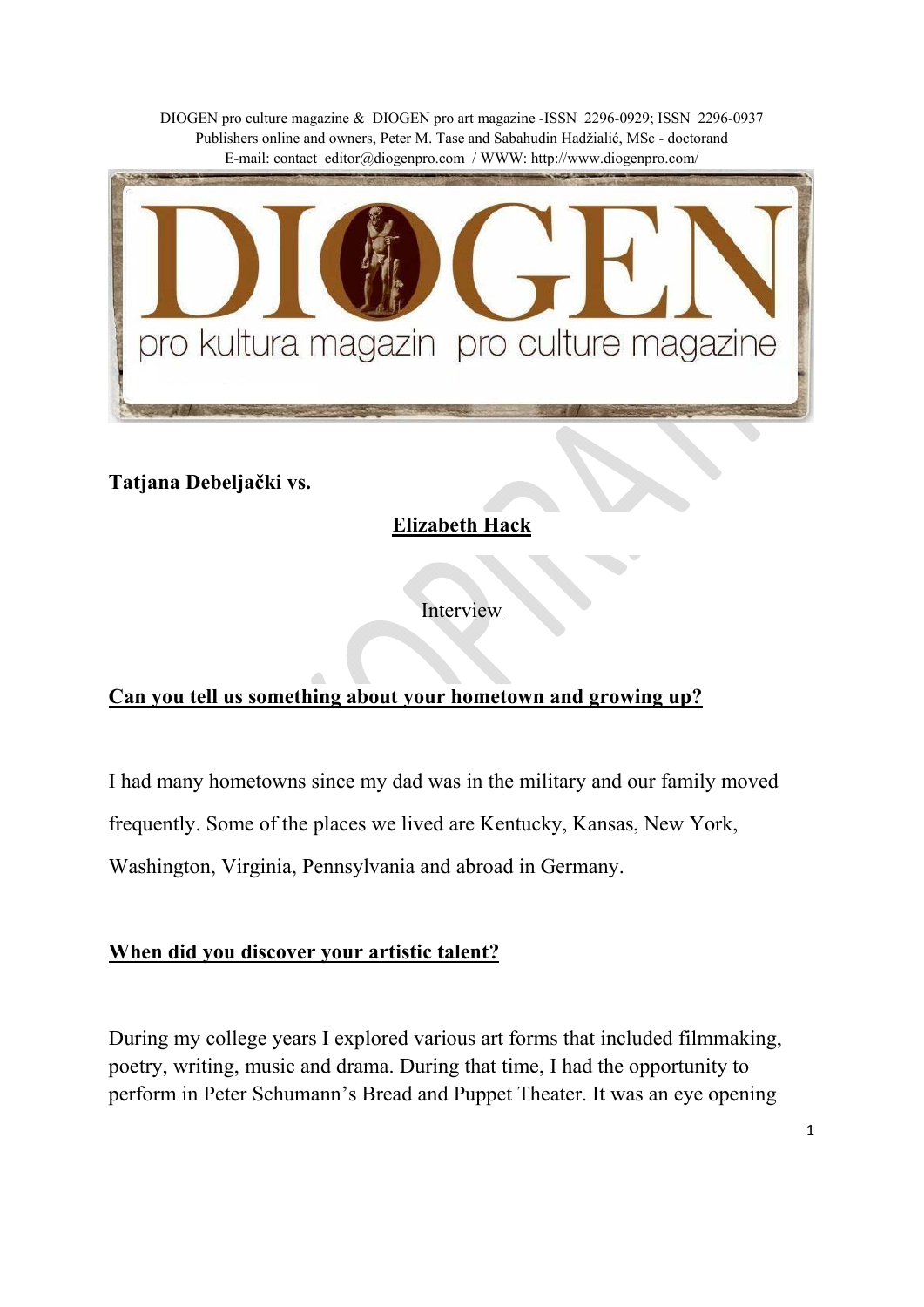DIOGEN pro culture magazine & DIOGEN pro art magazine -ISSN 2296-0929; ISSN 2296-0937 Publishers online and owners, Peter M. Tase and Sabahudin Hadžialić, MSc - doctorand E-mail: contact\_editor@diogenpro.com / WWW: http://www.diogenpro.com/ experience with the mixing of artistry that included larger than life sculptural puppets.

These earlier studies and explorations led to my painting and work in publishing and editing.

I graduated from the University of Miami with a Bachelor of Fine Arts degree and then later received a Master of Media Arts from the University of South Carolina.

#### **Where do you find inspiration and whose artistic work do you enjoy most?**

For inspiration I frequently visit Sea Ranch, a coastal town north of San Francisco. My Wave Series paintings began there -- I find it fascinating when you look at the ocean up close you see the waves moving and crashing but viewed from a distance the waters look so calm and still.

Artists that I enjoy are Hokusai, Van Gogh, Monet and Jeannie Motherwell (cover artist for San Francisco Peace and Hope).

## **Is there anything that connects poetry and painting? How do you see them together?**

Poetry and painting both capture the essence of an object and form in a concise yet profound way. Sometimes a poem is visual poetry and vice versa. They are a natural fit together and that is why they are paired up in the book.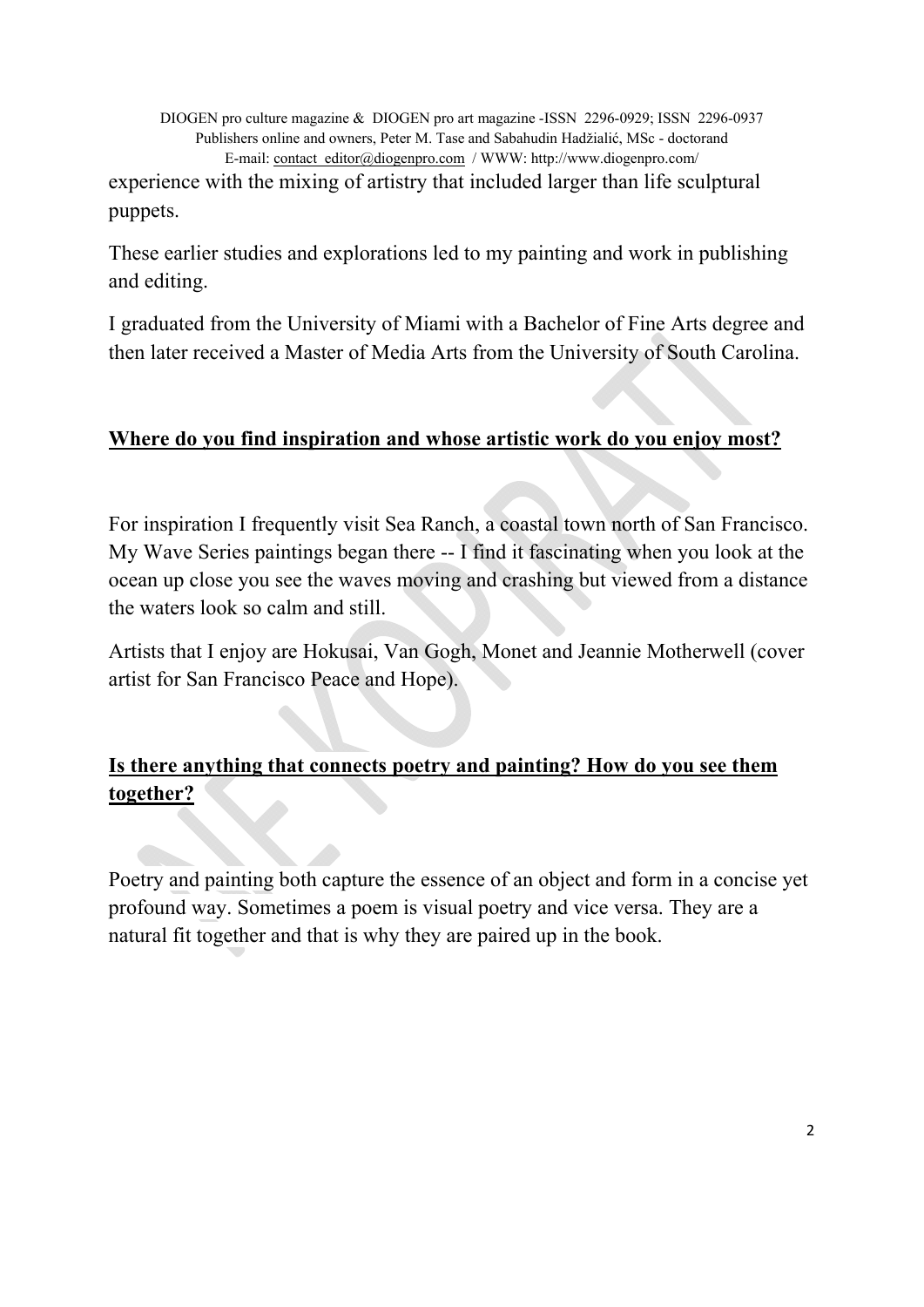DIOGEN pro culture magazine & DIOGEN pro art magazine -ISSN 2296-0929; ISSN 2296-0937 Publishers online and owners, Peter M. Tase and Sabahudin Hadžialić, MSc - doctorand E-mail: contact\_editor@diogenpro.com / WWW: http://www.diogenpro.com/ **The paintings of artist have been exhibited in numerous solo and group exhibitions at galleries throughout California ?**

Yes, including the Triton Museum of Art in Santa Clara; the University of California in Berkeley at the ASUC Studio; the Hayward Arts Council Gallery in Hayward; the AWE Gallery in San Francisco; the Berkeley Art Center; the Ashkenazy Gallery in Los Angeles; Carol Dabb Fine Art; the Commonwealth Club Gallery in San Francisco and the Alameda Historical Museum in Alameda, CA.

### **The true purpose of art is to uplift humankind, inspire reverence and morality, and instill in people's hearts a true sense of beauty?**

Absolutely.

**Contemplation on Consciousness of Life?**

Yes, to reflect, contemplate and transcend in pursuit of a higher consciousness.

## **Welcome to San Francisco Peace and Hope is a long-time dream come true in terms of fine literature, art and photography?**

San Francisco Peace and Hope is a long-time dream for me and of course it never would have been possible without all the talent from the artists, writers and poets.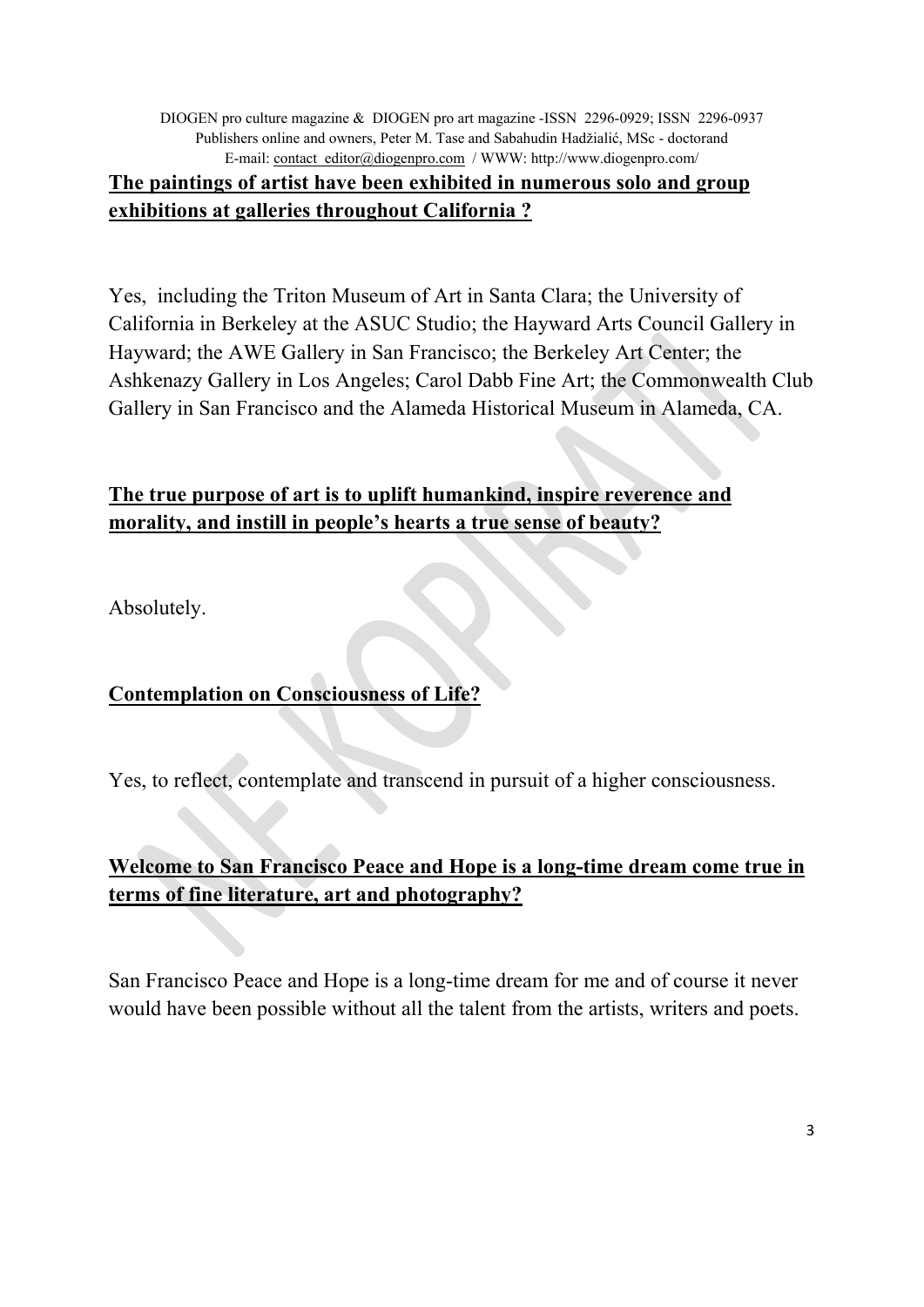This started by a small home spun blog the day after 9/11 and later evolved in 2010 into an online publication www.sfpeaceandhope.com. Now San Francisco Peace and Hope makes its debut as a book.

# **Could you tell us something about the magazine you publish?What is its concept and what are the cultural contents of Welcome to San Francisco Peace and Hope?**

San Francisco Peace and Hope is a collection of poetry and visual art that draws inspiration from the Bay area. The anthology includes local and international voices that reflect a hopeful vision during these turbulent times.

Poems and artwork are paired together and there is an in-depth foreword by Al Young California's Poet Laureate Emeritus. The cover art is by noted artist Jeannie Motherwell, who is also interviewed.

The book examines global change while celebrating the eternal, changeless aspects of life.

## **What can you tell us about your work, prizes, journeys and friendships?**

Highlights include a two year exhibition in Fiji sponsored by the Art in Embassies program. I also had the pleasure of serving as artist in residence at the California Palace of the Legion of Honor in San Francisco where I gave talks and demonstrations.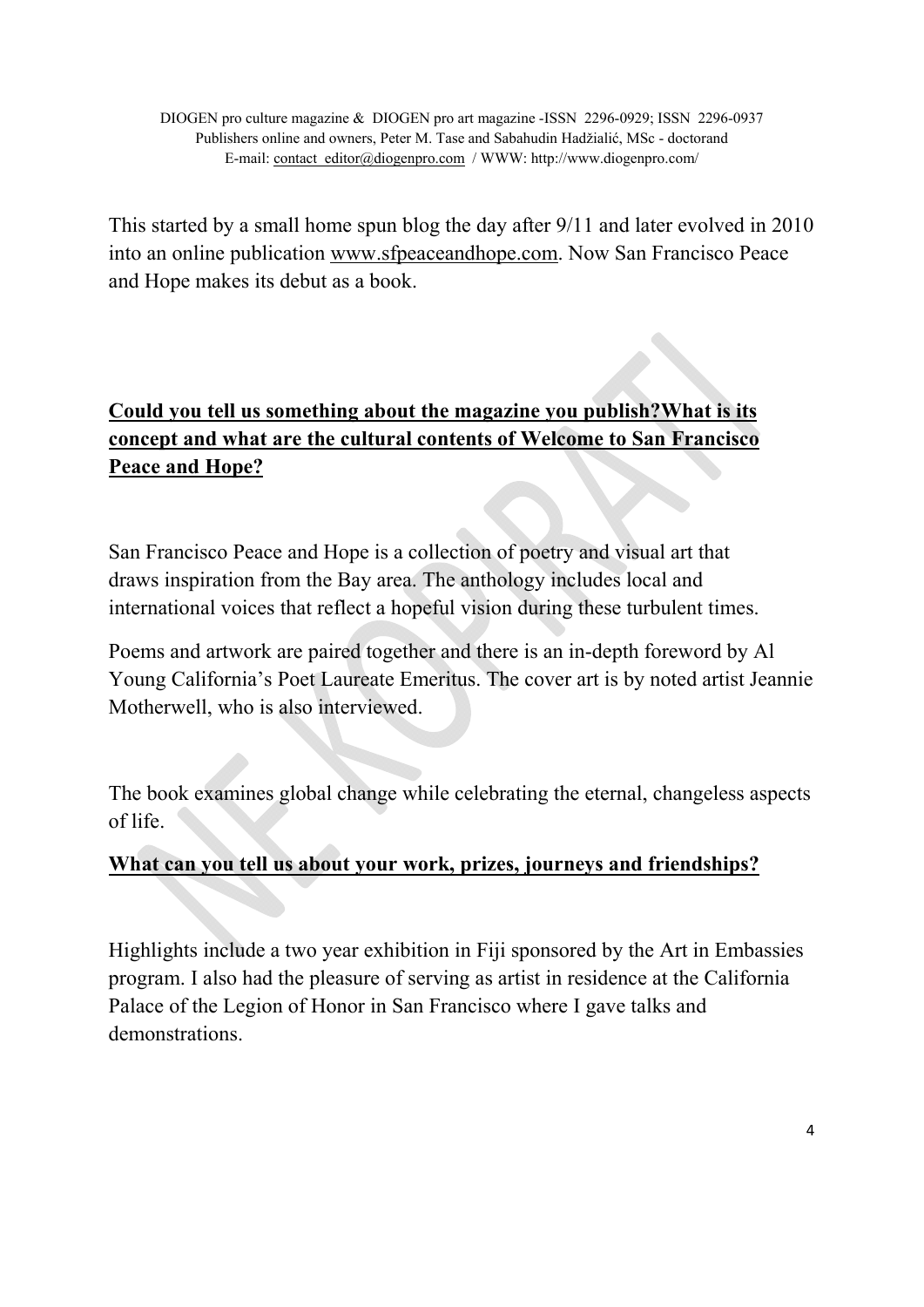I have made many friends along the way including Al Young, Jeannie Motherwell, Kit Kennedy, Vince Storti and AWE Gallery. And many of the poets and artists in the publication I have gotten to know over the years.

#### **Do you think you have outwitted the expectations?**

I am enormously moved by all that has happened. We have held many readings and events in the Bay area and most recently the book was featured on a poetry tv show. The book release event held at AWE gallery drew a standing room only crowd with music and presentations by the artists and poets in the publication.

### **How do you manage all that with so much work that you do? Do you have time for yourself? What inspires you?**

There always seems to be an enormous workload. I am eternally grateful to the contributors who have made San Francisco Peace and Hope what it is. The collaboration is wonderful – in fact this is how you and I have connected with your poem, "Perfection", published in the book.

Walking along the bluffs by the Pacific Ocean is one of the ways I take time for contemplation.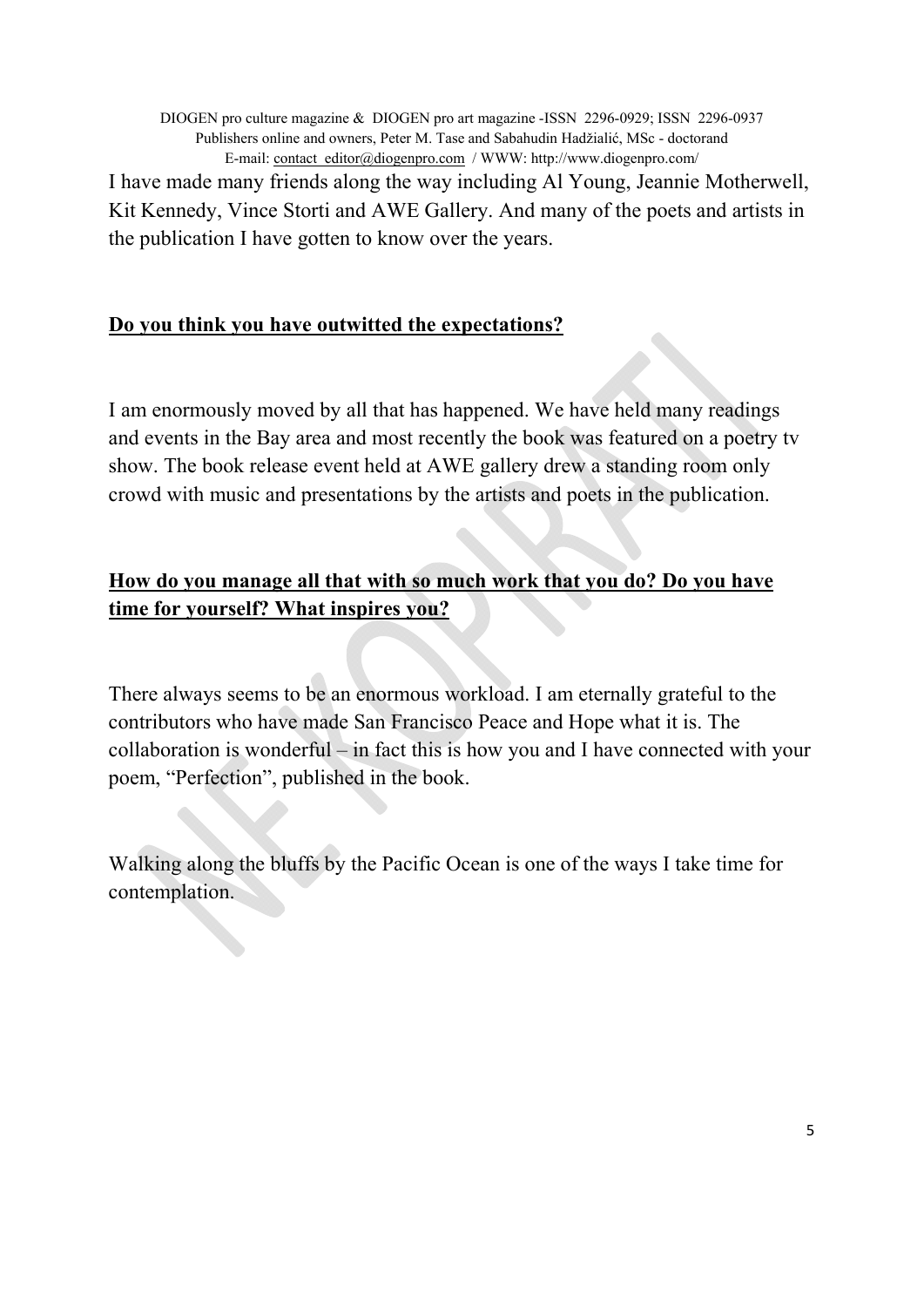#### **Is there anything that you could pinpoint and tell us about yourself between dreams and reality?**

Gaining understanding of our dreams either individually and/or collectively can put us in contact with a deeper part of ourselves. Dreams give us entry into another realm, perhaps a fifth dimension.

One of my favorite quotes is "There are more things in Heaven and Earth, Horatio, than are dreamt of in your philosophy." – Shakespeare

### **What are your plans for the future creative work?**

To keep striving for artistic challenges, including more issues of San Francisco Peace and Hope, and creating a new series of paintings.

#### Elizabeth Hack**'s career in a few years?**

A deeper more expansive body of work. I am continually learning.

### **Have you achieved everything you have ever wanted to and if you could live your life again would you be an artist again?**

I would choose to be an artist again, however, I wish there was more time in life to sample other paths. I would have considered being a zoologist, scientist or even a yogi.